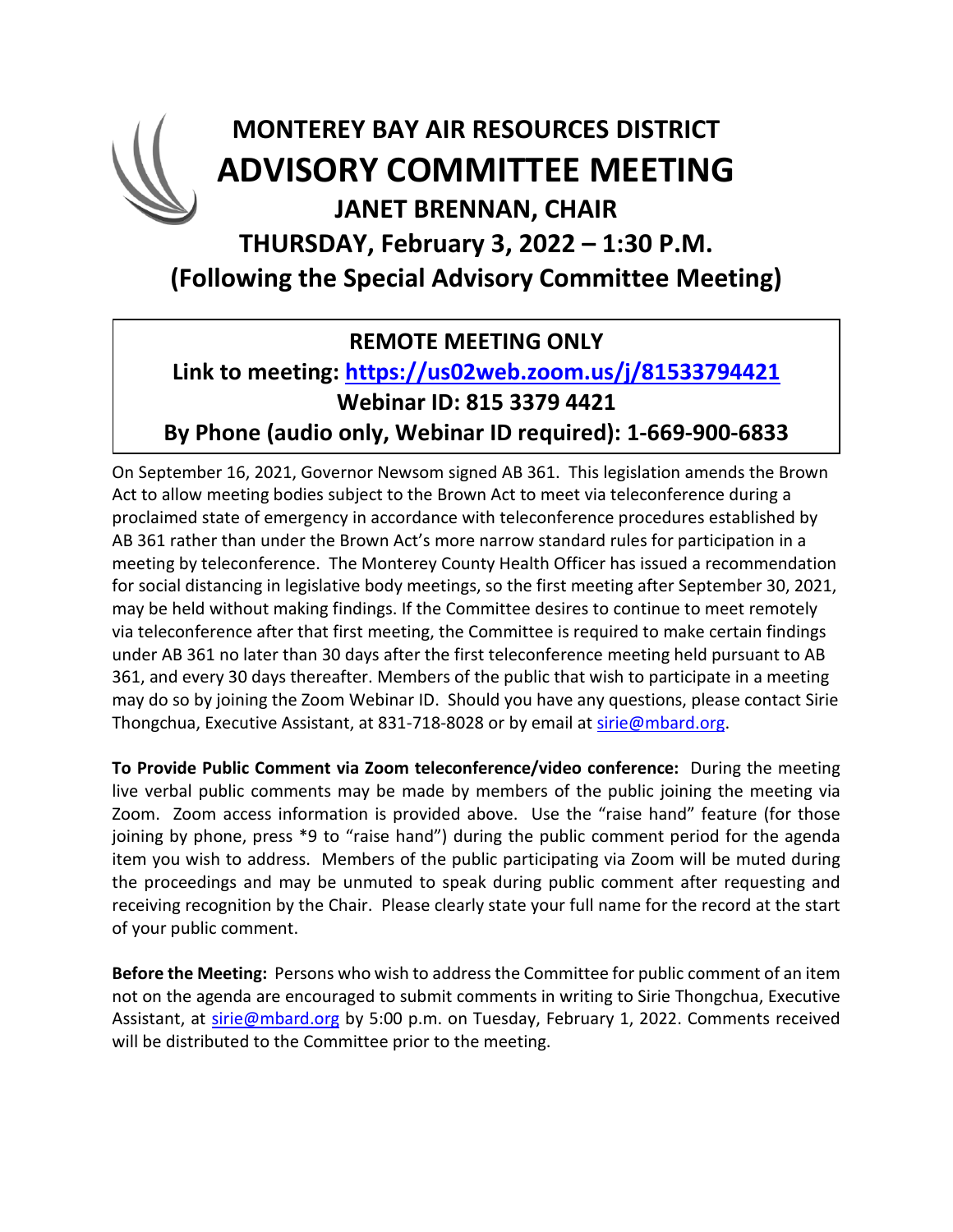# **AGENDA**

- 1. Call to Order
- 2. Roll Call
- 3. Nominations and Elections of 2022 Committee Chair and Vice Chair
	- a. Current:
		- i) Janet Brennan, Chair
		- ii) Allen Stroh, Vice Chair
- 4. Changes to the Agenda
- 5. Public Comment Period
- 6. [Accept and File Summary of Actions for the Advisory Committee Meeting of November 4, 2021](https://www.mbard.org/files/e58ae424f/6+11-4-2021ACMinutes+and+Attachments.pdf) *Reference: Sirie Thongchua, Executive Assistant Recommended Action: Accept and file.*
- 7. [Receive a Presentation from Heather Adamson, Director of Planning, Association of](https://www.mbard.org/files/91921762e/7+AMBAG+Presentation.pdf) [Monterey Bay Area Governments](https://www.mbard.org/files/91921762e/7+AMBAG+Presentation.pdf) *Reference: Richard Stedman, Air Pollution Control Officer Recommended Action: Receive the presentation.*
- 8. [Receive a Presentation and Report on Daily Eight-Hour Peak Ozone Concentrations, Hourly](https://www.mbard.org/files/b2c2c617a/8+Air+Monitoring+Summary+for+Advisory+Committee+3FEB22+and+4+attachments.pdf) Peak Ozone Concentrations, and Daily PM<sub>2.5</sub> and PM<sub>10</sub> Air Monitoring Data for 2021 *Reference: David Frisbey, Planning and Air Monitoring Manager Recommended Action: Receive the presentation and report.*
- 9. [Receive a Presentation on Electric Bicycle Incentive Program and Electric Vehicle Incentive](https://www.mbard.org/files/74e2c7fd9/9+EVIP+and+EBIP+Presentation+Advisory+Committee+3FEB22.pdf) [Program Low-Income Criteria](https://www.mbard.org/files/74e2c7fd9/9+EVIP+and+EBIP+Presentation+Advisory+Committee+3FEB22.pdf) *Reference: David Frisbey, Planning and Air Monitoring Manager Recommended Action: Receive the presentation.*
- 10. [Receive Presentation on Calendar Year 2021 Engineering and Compliance Activities](https://www.mbard.org/files/dea1076ba/10+RegularEngineering+Compliance+2021ActivityAdvisory.pdf) *Reference: Amy Clymo, Compliance and Engineering Manager Recommended Action: Receive the presentation.*
- 11[.Receive Report and Provide Comments on Evaluation of Best Available Retrofit Control](https://www.mbard.org/files/c84c333eb/11+DraftAdvisory+Committee+Rule+427+BARCT+Report+and+Attachment.pdf) [Technology \(BARCT\) – Potential Revisions to Rule 427 Steam Driven Crude Oil Production](https://www.mbard.org/files/c84c333eb/11+DraftAdvisory+Committee+Rule+427+BARCT+Report+and+Attachment.pdf) [Wells or Creation of a New Rule](https://www.mbard.org/files/c84c333eb/11+DraftAdvisory+Committee+Rule+427+BARCT+Report+and+Attachment.pdf) *Reference: Amy Clymo, Compliance and Engineering Manager*

*Recommended Action: Receive report and provide comments.*